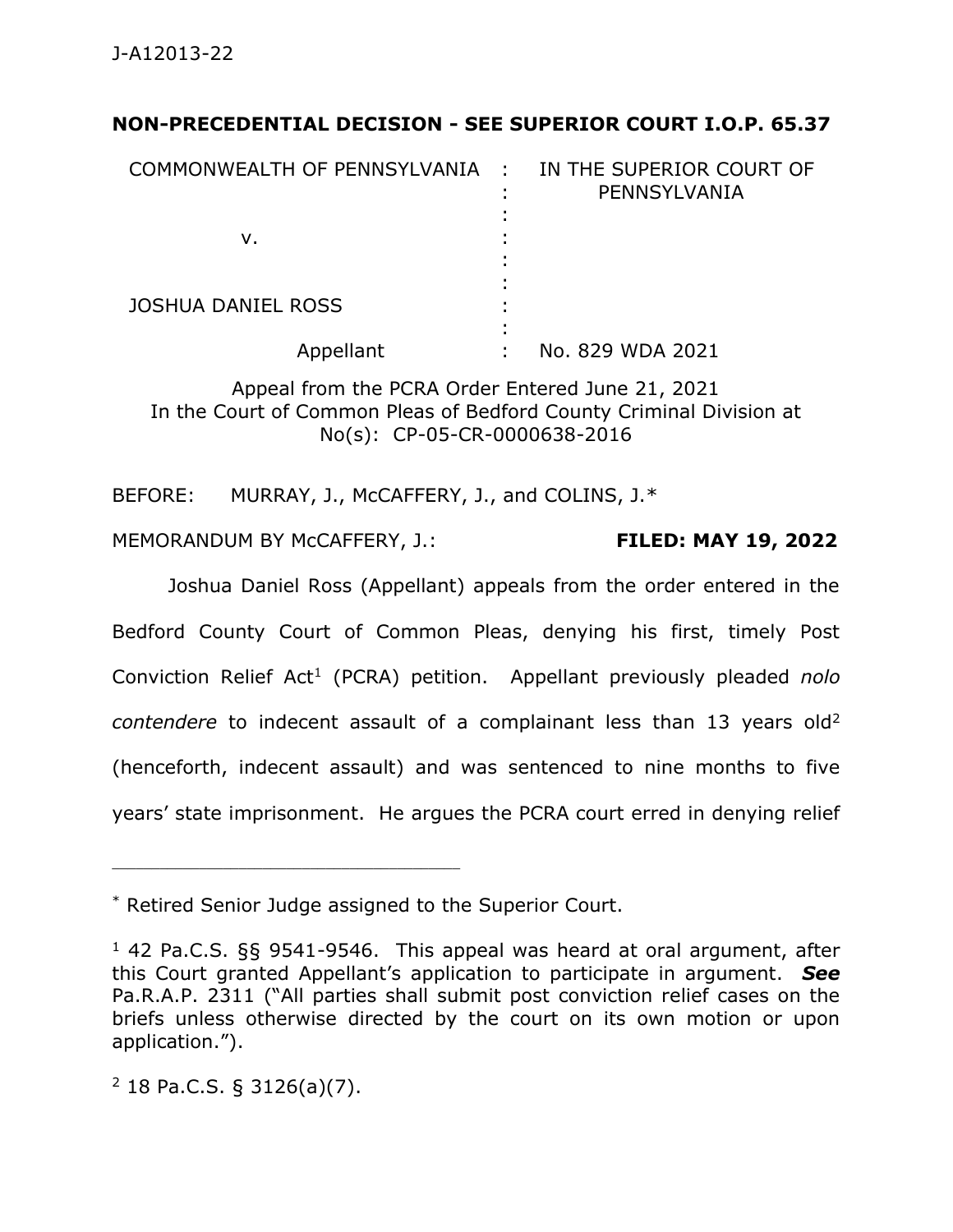on his claims that plea counsel was ineffective for, *inter alia*: (1) failing to accompany Appellant to a pre-polygraph interview, where he made incriminating statements; (2) failing to file a motion to suppress his statements; and (3) advising Appellant to enter an open plea, which would likely result in, at most, a county sentence. We vacate the order denying relief, and remand for the PCRA court for further consideration.

## **I. Facts & Procedural History**

The Commonwealth alleged that in May of 2016, Appellant, then 19 years old, touched a five-year-old relative's vagina, over her underwear. Appellant retained Phillip Robertson, Esquire (Plea Counsel). *See* N.T. PCRA H'rg, 12/29/20, at 10-11. Plea Counsel made an agreement with the Commonwealth that if Appellant "passed" a polygraph test, charges would not be filed.<sup>3</sup> N.T. PCRA H'rg, 8/28/20, at 16. Plea Counsel understood that an officer would conduct a pre-polygraph interview, that included questions about the underlying incident. Plea Counsel believed he was prohibited from attending both the pre-polygraph interview and the polygraph test. As we

<sup>&</sup>lt;sup>3</sup> The Commonwealth acknowledged, in the PCRA proceedings, that any polygraph results or statements would not have been admissible at trial. *See*  N.T. PCRA H'rg, 11/17/20, at 9. *See also Commonwealth v. Hetzel*, 822 A.2d 747, 767 (Pa. Super. 2003) ("The current rule is that 'any reference to a [polygraph test] which raises an inference concerning the guilt or innocence of a defendant is inadmissible.'") (emphasis omitted).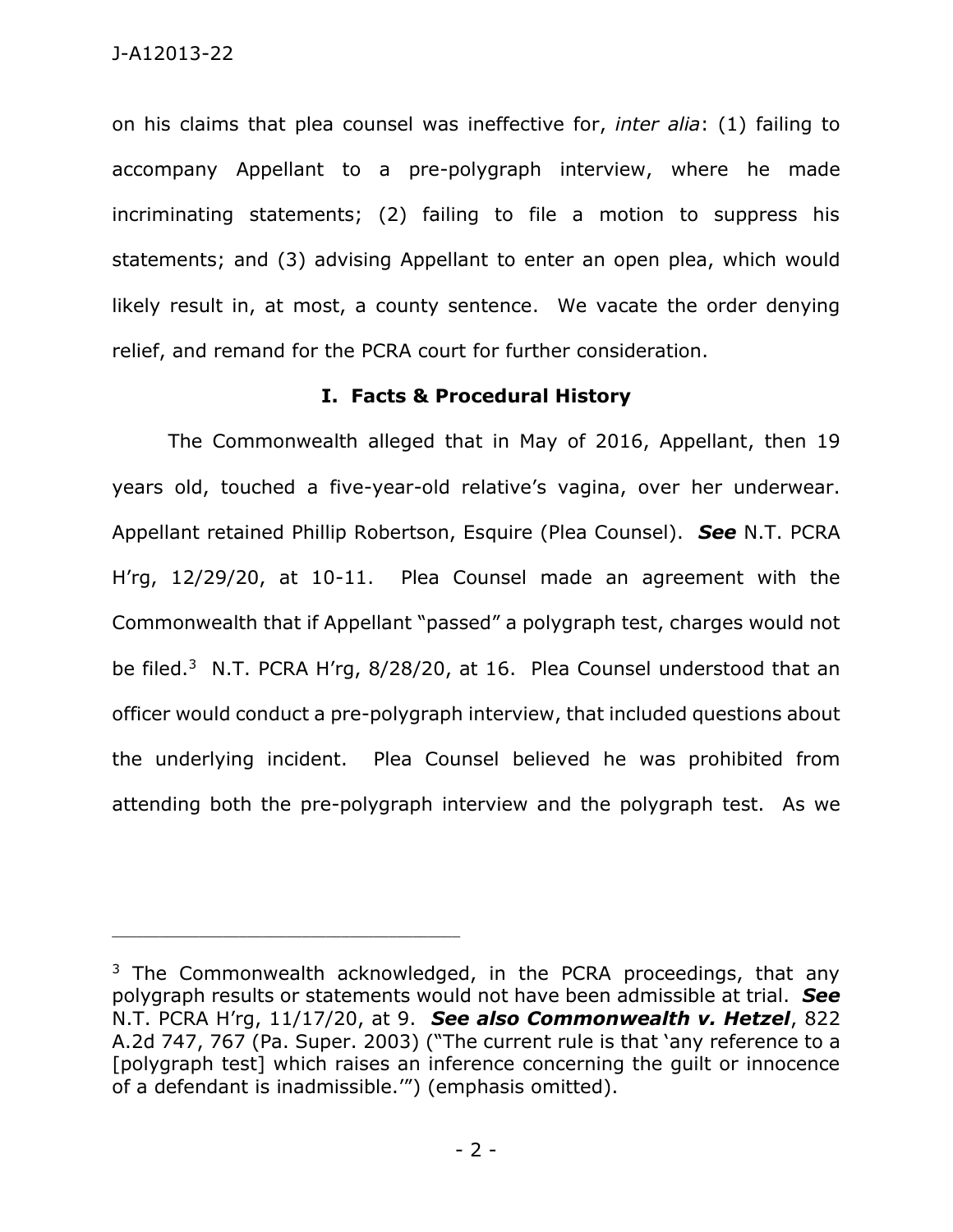#### J-A12013-22

discuss *infra*, however, not only could Plea Counsel have attended the prepolygraph interview, but he could have set limits to the questioning.

On November 18, 2016, Appellant appeared, without Plea Counsel, at a Pennsylvania State Police barracks to submit to the polygraph test. In the 40 minute pre-polygraph interview with a state police officer, however, Appellant made incriminating statements. Accordingly, the officer did not conduct the polygraph test, and ten days later, Appellant was charged with a single count of indecent assault. We note Appellant was advised of his **Miranda**<sup>4</sup> rights at the pre-polygraph interview. No suppression motion was filed in this matter.

While Plea Counsel continued attempts to negotiate a plea bargain, this case proceeded to jury selection on December 5, 2017. On that day, the Commonwealth informed Plea Counsel it would not agree to any plea deal. N.T., 8/28/20, at 34. Plea Counsel advised Appellant to enter a *nolo contendere* plea and then seek a sentence of probation or county imprisonment, rather than go to trial and risk, if found guilty, a state sentence. *Id.* at 34-35. Appellant pleaded *nolo contendere* to indecent assault that same day. On March 16, 2018, the trial court sentenced Appellant to nine months to five years' imprisonment, to be served in state prison. He was also

<sup>4</sup> *Miranda v. Arizona*, 384 U.S. 436 (1966).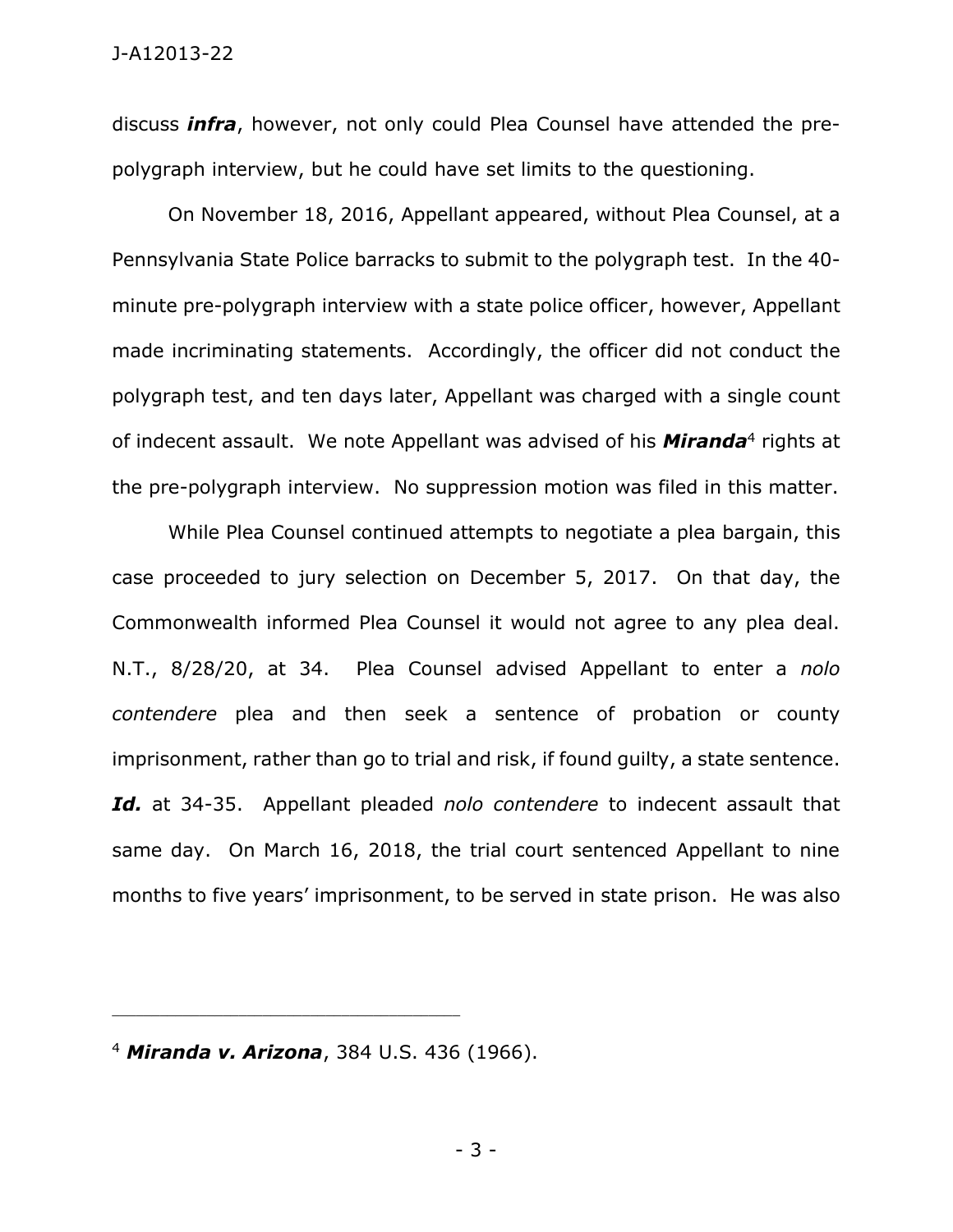notified that his conviction carried lifetime registration under the Sex Offender Registration and Notification  $Act<sup>5</sup>$  (SORNA).

Appellant filed motions for reconsideration of his sentence and withdrawal of his plea, which were both denied. He took a direct appeal to this Court, arguing the trial court abused its discretion in imposing state imprisonment. This Court denied relief, affirming the judgment of sentence on August 2, 2019. *Commonwealth v. Ross*, 514 WDA 2018 (unpub. memo.) (Pa. Super. Aug. 2, 2019). Appellant did not seek allowance of appeal with the Pennsylvania Supreme Court.

## **II. PCRA Petition**

On November 18, 2019, Appellant filed the underlying, timely, counseled PCRA petition. He alleged, *inter alia*, ineffective assistance of Plea Counsel for: failing to attend the pre-polygraph interview; failing to file a motion to suppress Appellant's statement; and advising him to enter an open plea and stating he would likely get, at most, a county sentence. 6

<sup>5</sup> *See* 42 Pa.C.S. §§ 9799.10 to 9799.75. *See also* 42 Pa.C.S. §§ 9799.14(d)(8) (conviction under 18 Pa.C.S. § 3126(a)(7) is a Tier III sexual offense), 9799.15(a)(3) (individual convicted of a Tier III sexual offense shall register for life).

 $6$  The PCRA petition also raised a claim that Plea Counsel failed to explain that pleading *nolo contendere* would preclude Appellant's eligibility for parole. The PCRA court points out "that the Pennsylvania Board of Probation and Parole will not grant parole until the [defendant] admits to the criminal acts." PCRA Ct. Memorandum Op., 6/21/21, at 9 (PCRA Ct. Op.). The court denied relief,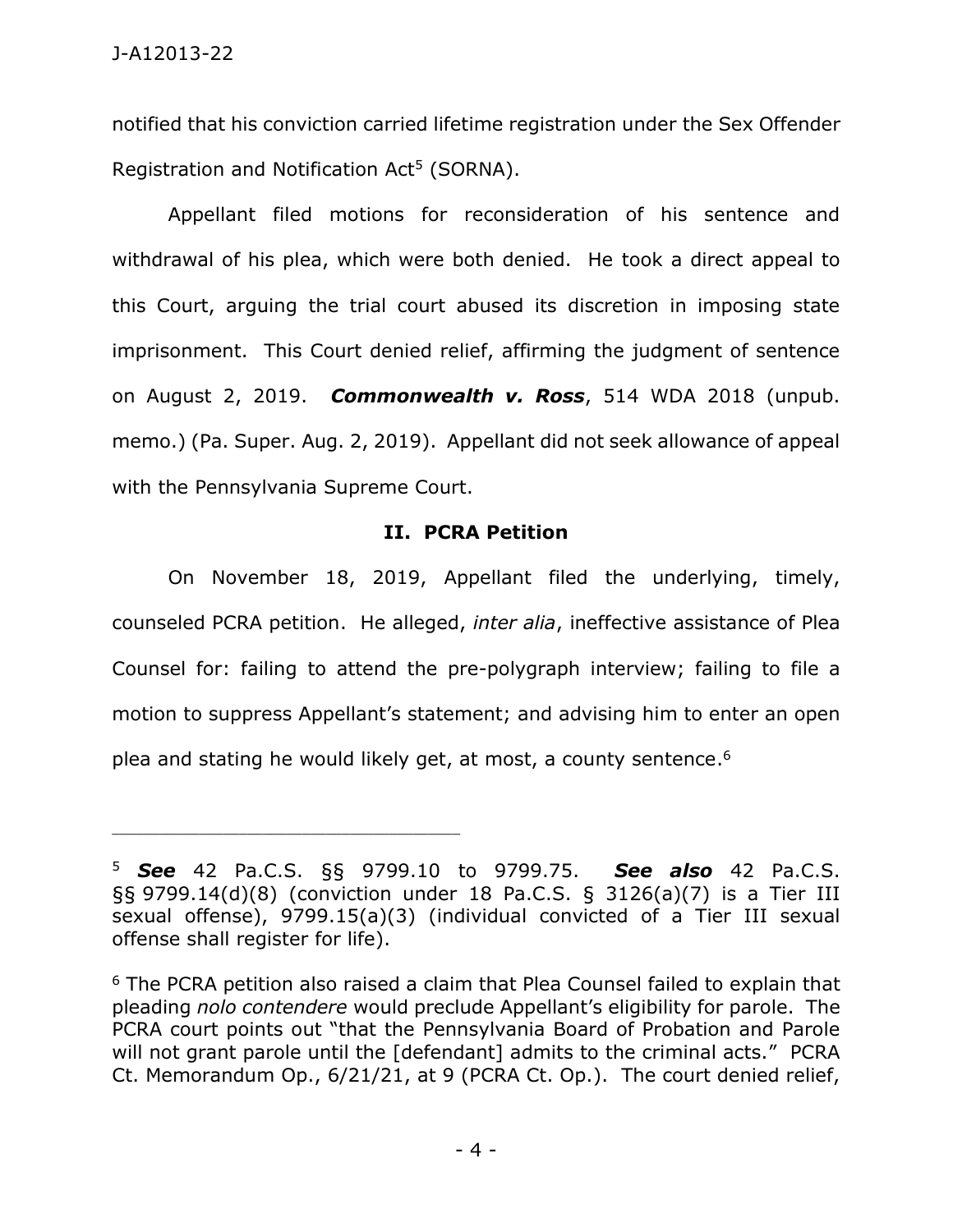The PCRA court conducted evidentiary hearings on August 28, November 17, and December 29, 2020.<sup>7</sup> Appellant, Plea Counsel, and State Police Corporal Kimberly Ronan, who conducted the pre-polygraph interview, testified. To provide context to Appellant's claims on appeal, we examine their testimony in detail.

First, Plea Counsel testified to the following. He had practiced criminal defense since 1993, for 27 years. *See* N.T., 8/28/20, at 7. Plea Counsel told Appellant that immediately before the polygraph test, an officer would interview him and ask questions about the underlying incident. *Id.* at 22-23, 49. Plea Counsel believed he was prohibited from attending both the pre-test interview and the polygraph. He explained "[t]he officer"  $-$  without identifying who — had told him he "was not allowed to go back in the room [sic] with" Appellant, and on two prior occasions involving a polygraph, he was not permitted to do so.<sup>8</sup> Id. at 15, 51, 62. Plea Counsel thus told Appellant he could "meet [him] at the front of the building," but could not accompany

reasoning it is not Appellant's past *nolo contendere* plea that prevents parole, but rather his "present decision to not admit to the allegations[.]" *Id.*

 $<sup>7</sup>$  Appellant, who remains incarcerated, appeared at the first two hearings by</sup> video. At the December 29, 2020, hearing, he appeared and testified inperson.

<sup>&</sup>lt;sup>8</sup> It appears that at the time of his August 2020 PCRA testimony, Plea Counsel continued to believe that no attorney could attend a pre-polygraph interview. **See** N.T., 8/28/20, at 15 ("If you are [allowed to attend the pre-polygraph interview,] tell me the secret because they don't let me back there.").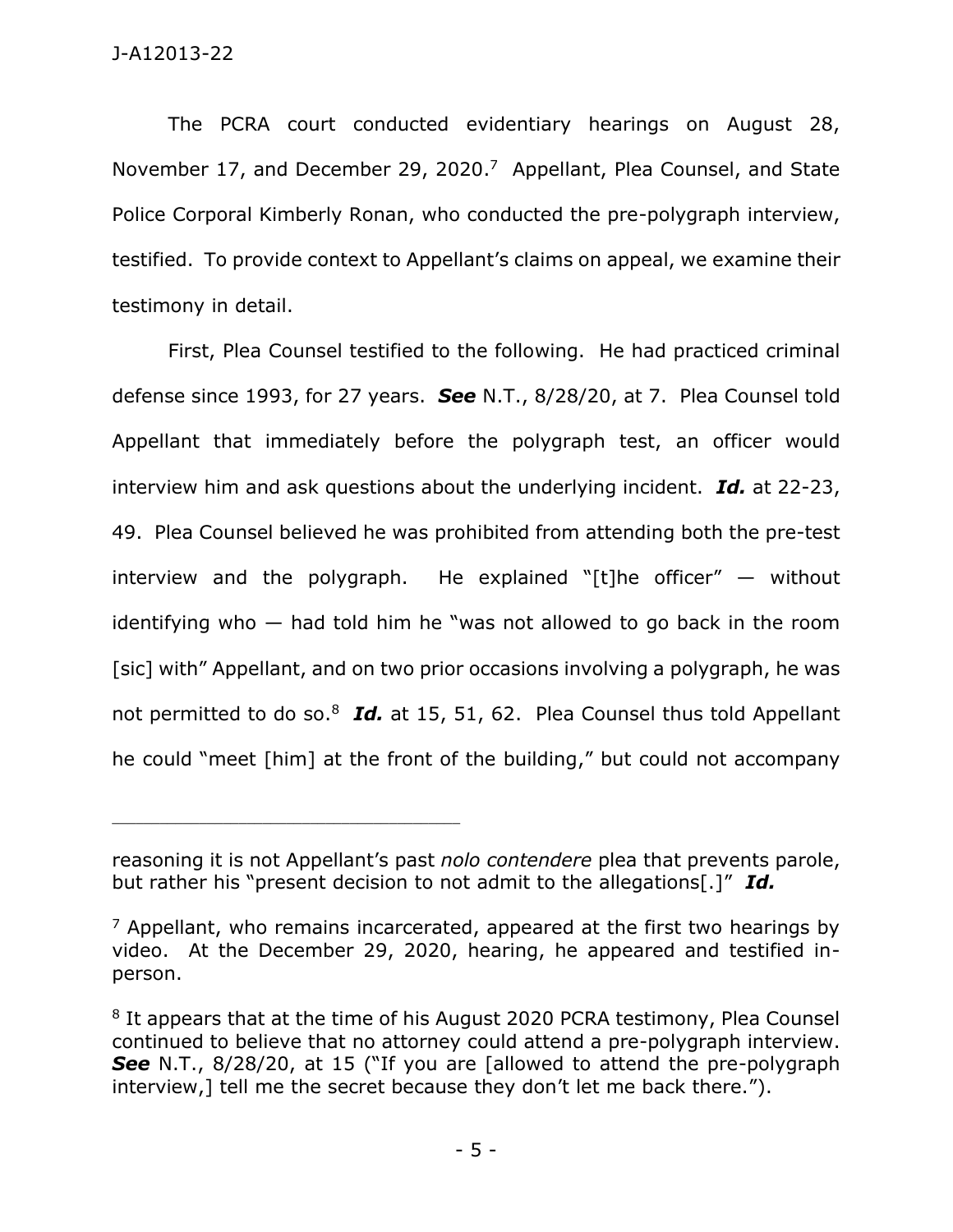him during the questioning. *Id.* at 14, 16-17. Plea Counsel was aware Appellant had "social interaction disabilities," including Asperger's syndrome, and advised him to "[j]ust be calm, relax, and tell the truth." *Id.* at 18, 23, 38. He believed Appellant could "take the test without any problems[.]" *Id.* at 54. However, at another point in the testimony, Plea Counsel stated he had advised Appellant to "always have counsel with him if he's going to talk to the police." *Id.* at 10.

On November 18, 2016, the day of the scheduled polygraph, Plea Counsel informed Appellant he could not meet him. $9$  N.T., 8/28/20, at 17. Plea Counsel believed he told Appellant it was "up to" Appellant whether to reschedule. *Id.* at 17-18. Appellant proceeded with the pre-polygraph interview that day.

Subsequently, Plea Counsel viewed a video of the pre-polygraph interview, which was approximately 40 minutes long. N.T., 8/28/20, at 18. Plea Counsel characterized the officer as asking "leading questions," and telling Appellant, "You did it. Why don't you just confess?" *Id.* at 24, 64. In the video, Appellant initially denied that he inappropriately touched a girl, but after approximately 30 minutes, said, "Yes, I did it one time," and, "[I]t was just the one time over the underwear." *Id.* at 21-22, 24. Appellant told Plea

<sup>&</sup>lt;sup>9</sup> At the PCRA hearing, Plea Counsel could not remember the reason why he could not attend, but stated it was likely due to a court hearing. N.T., 8/28/20, at 17.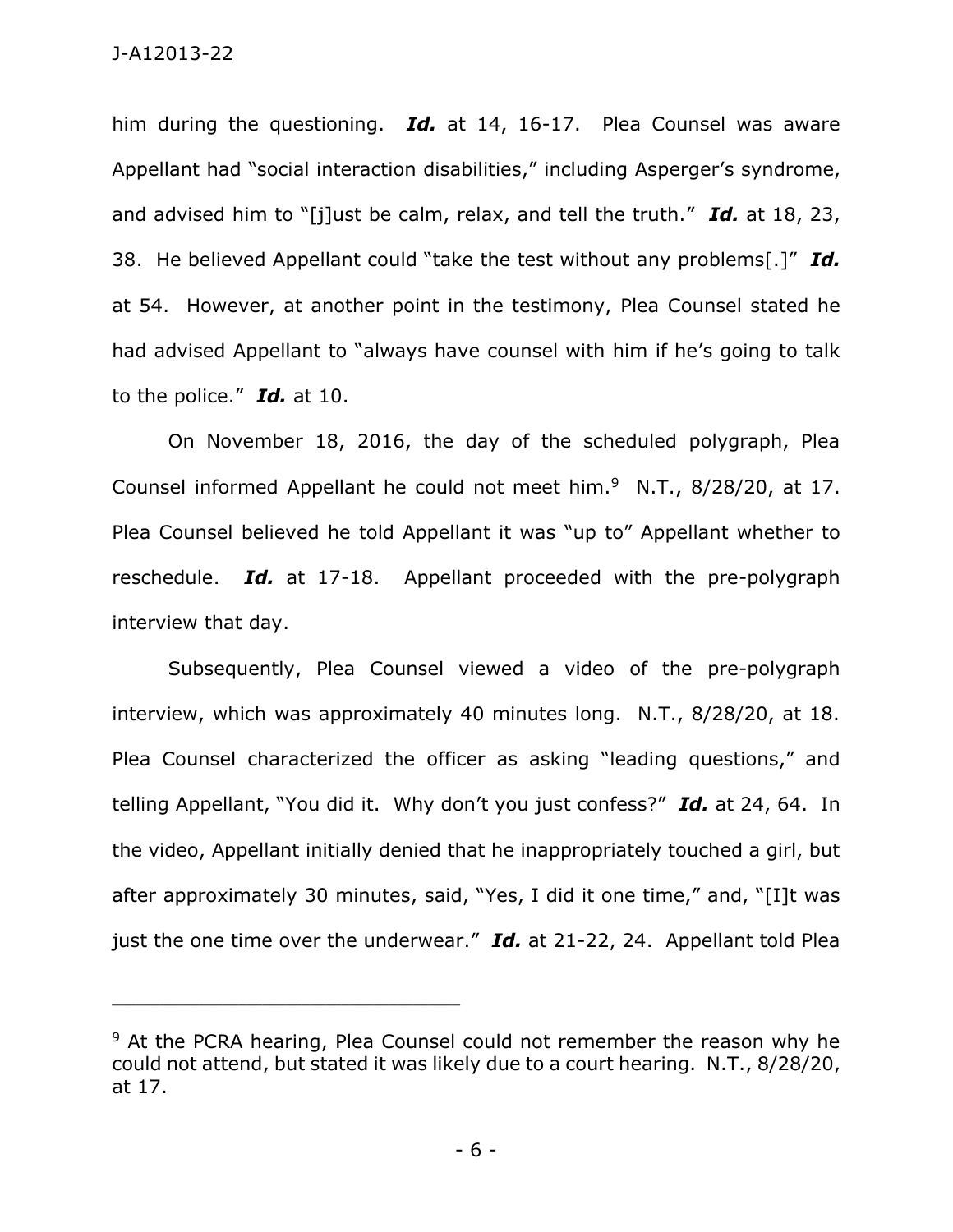Counsel he made the statements because: he was nervous; the officer told him it would be "a shame to put the little girl through this;" and Appellant believed that if he said what the officer "wanted to hear[,] he could leave because he was tired of being questioned." *Id.* at 25, 28. Plea Counsel "was shocked that he confessed." *Id.* at 24-25. Counsel also did not anticipate the pre-polygraph interview would be conducted in that manner, and agreed that what he had prepared Appellant for, in terms of the pre-polygraph interview, "was not what [Appellant] got from the" officer. *Id.* at 64.

With respect to his decision not to file a suppression motion, Plea Counsel stated, without further explanation, he "did not think that we had a high level of success." *See* N.T., 8/28/20, at 31. Plea Counsel also explained he was attempting to secure a plea deal, and "[t]here would be no chance to enter into any type of plea discussions" if he filed a suppression motion. *Id.* at 33. However, Plea Counsel agreed that, in "[l]ooking back on it," when he advised Appellant to enter an **open** plea, this reason for not filing a suppression motion — negotiating a plea deal — no longer existed. *Id.* at 33- 34.

Finally, Plea Counsel testified that he advised Appellant it was in his best interest to enter an open plea. N.T., 8/28/20, at 35. The standard range sentence for Appellant's charge was restorative sanctions to nine months' imprisonment. *Id.* Counsel believed that between entering a plea, "the facts of the case," including the victim being a relative, and Appellant's two years

- 7 -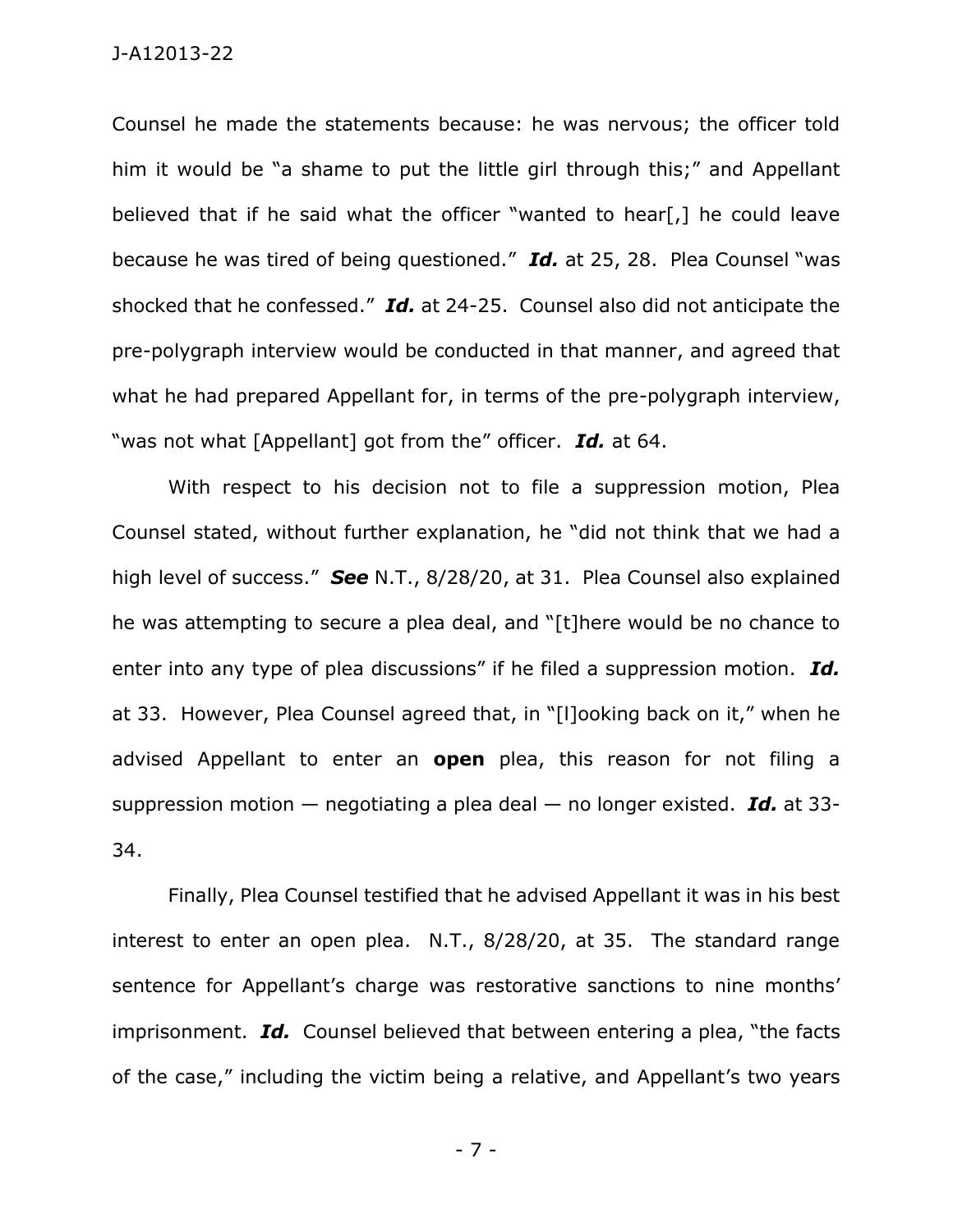of counseling, he would likely receive probation or a county sentence. *Id.* at 35-36. Nevertheless, Plea Counsel maintained that he told Appellant "there's always the possibility" the trial court could impose a state sentence. *Id.* at 36.

State Police Corporal Ronan testified to the following. There was no State Police policy prohibiting an attorney from attending a pre-polygraph interview or the polygraph test itself. N.T., 11/17/20, at 15, 26. However, Corporal Ronan herself does not permit attorneys to participate in the **polygraph**, although "some polygraph examiners . . . allow it." *Id.* at 26, 28. On the other hand, Corporal Ronan does allow attorneys to attend the **pre-polygraph** interview, as well as set "parameters" on what she can ask the suspect about. *Id.* at 16. Some attorneys are only present for "the reading of the *Miranda*" rights, while some stay for the discussion of the case, and other attorneys discuss the questions she will ask. *Id.* at 15, 28. In this matter, Plea Counsel was permitted to attend the pre-polygraph interview with Appellant. *Id.* at 15, 26.

Corporal Ronan further testified the pre-polygraph interview covers biographical information, and it allows her to "get[] to know" the suspect and "prepare the questions for the polygraph." N.T., 11/17/20, at 14-15, 40. The interview also includes questions about the case itself. *Id.* at 15. Corporal Ronan acknowledged a pre-polygraph interview can evolve into an interrogation, which she described as "more one-sided[,]" "where you  $\dots$ 

- 8 -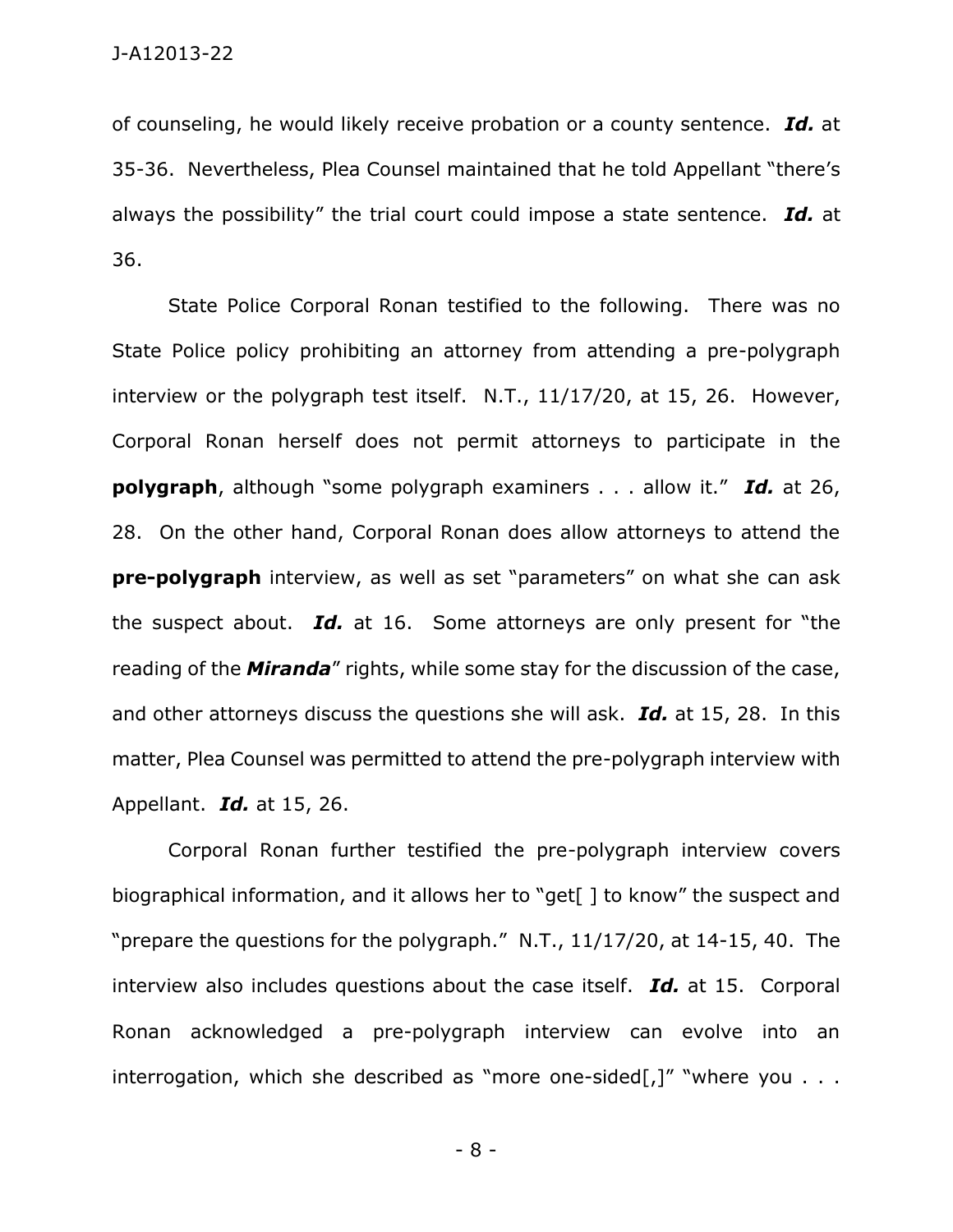don't let that person talk[,]" and instead "constantly" "just talk[ ] about the case itself and the person just keeps denying it and . . . you keep trying to get the confession from them."<sup>10</sup> Id. at 17, 41. Here, Appellant initially denied the charges, but presented "indications," which Corporal Ronan believed to show "he was being deceptive." *Id.* at 40, 46. The corporal did not deny that she "continued to pepper him with questions[,]" stated, "It's not like [you] hurt her. [You] didn't mean to hurt her," and "at one point in time[, asked,] Why don't you just say it?" *Id.* at 46-48. She agreed these questions amounted to an interrogation. *Id.* at 48. Because Appellant "confessed," she did not proceed with the polygraph. *Id.* at 30.

Finally, Appellant testified to the following. Previously, he attended an online charter high school, as he was bullied and had ADHD. N.T., 12/29/20, at 9-10. Appellant was also "on the borderline of autism[, with] Asperger's Syndrome" and took medication. *Id.* at 16-17. He described that he would feel nervous if someone bumped into him, and if someone repeatedly suggested, "[L]et's go to the store or something[,]" despite his protestations, he would "give in just to have them shut up so [he] could have some [peace] of . . . mind." *Id.* at 18.

<sup>&</sup>lt;sup>10</sup> Corporal Ronan also stated that an interrogation is usually conducted "after [a person] fail[s] the exam." N.T., 11/17/20, at 41.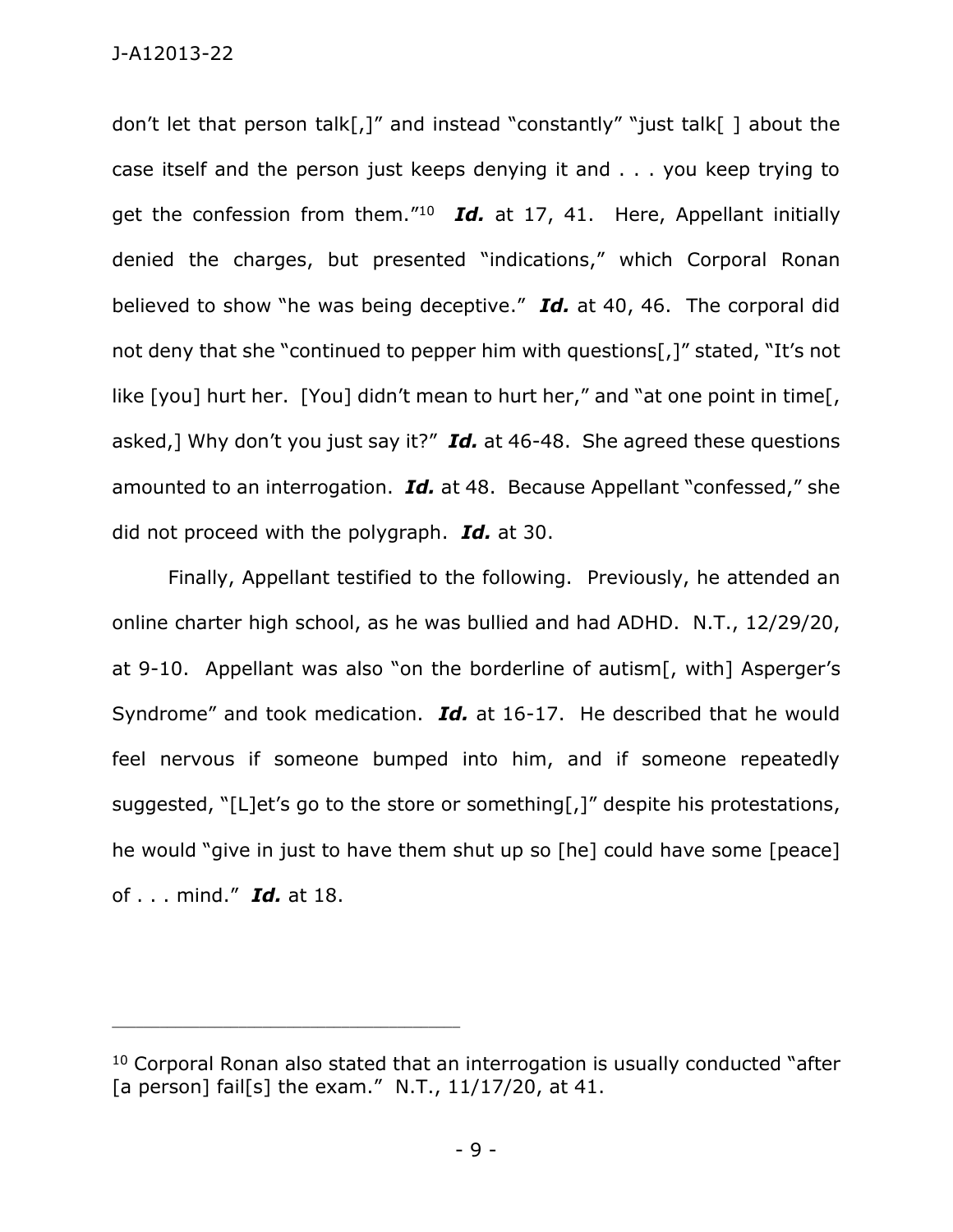#### J-A12013-22

In June of 2016, his cousin, or his cousin's "ex," accused him of inappropriately touching their five year old child several weeks earlier, around the time of Appellant's 19th birthday. N.T., 12/29/20, at 7-8. At that time, Appellant was living with his parents. *Id.* at 9. In September of 2016, Appellant had an interview with the State Police, with Plea Counsel present, in which he denied touching the child. *Id.* at 11-12.

Plea Counsel suggested he submit to a polygraph test, which could not be used in court; if Appellant "pass[ed,]" there "probably would be no charges against" him. N.T., 12/29/20, at 13. Appellant agreed, but Plea Counsel did not "discuss what [the] process would look like[.]" *Id.* at 13. Plea Counsel was going to meet him for the polygraph, but approximately one hour beforehand, Plea Counsel informed him he could not attend, due to "a land dispute somewhere else[,]" and asked if he "wanted to still go ahead with it" by himself. *Id.* at 14-15. Plea Counsel also told Appellant "it wouldn't really matter if he would be there because [Appellant] would do fine without him." *Id.* at 14.

In the pre-polygraph interview, Appellant denied multiple times that he touched the child. N.T., 12/29/20, at 20. However, "after at least a half hour" of questioning, the officer "asked [him] to just acknowledge and admit that" he inappropriately touched her. *Id.* at 19. In response, Appellant "said: Yeah, I did." *Id.* When asked why he said this, Appellant replied,

I just wanted to get it over with, just to get out. Because they said if  $I \ldots$  would pass it [sic]  $\ldots$  then I wouldn't have anything

- 10 -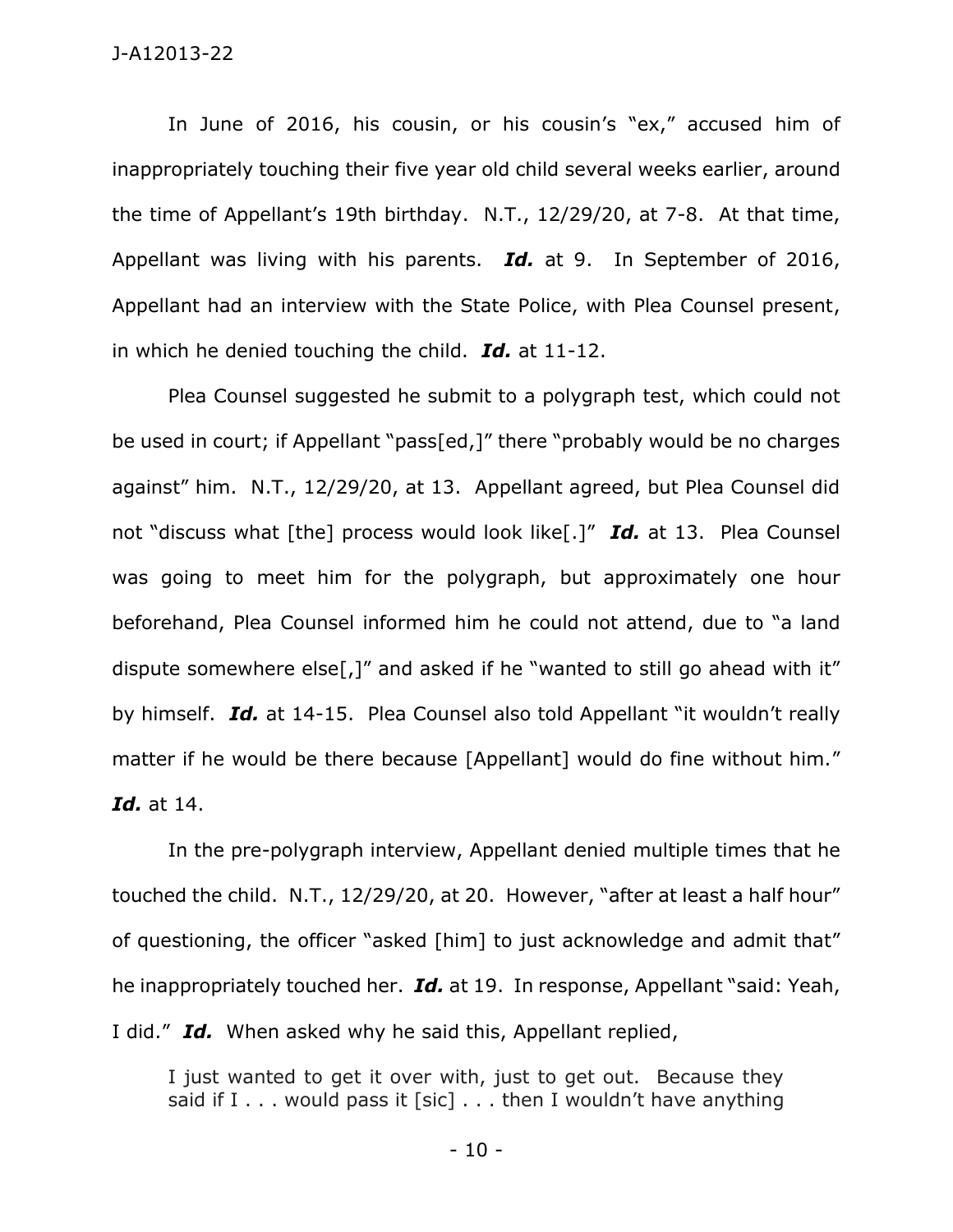to do with it. And I was just nervous. I just wanted to go back home because . . . my sister came over. So, I just wanted to hang out with my family and just have a nice day before Thanksgiving.

#### *Id.* at 19-20.

Appellant wished to proceed to trial and deny the charges because was innocent of the charges. N.T., 12/29/20, at 22. However, on the day of jury selection, Plea Counsel advised that pleading "would be the best thing to do" to get probation or a county sentence, and that if he went to trial instead and were found guilty, he would get a state sentence of five years. *Id.* at 22, 24- 26. Appellant had to decide "right then and there." *Id.* at 27-28.

At the time of the December 2020 PCRA hearing, Appellant had been incarcerated approximately 33 months. N.T., 12/29/20, at 29. He was not eligible for sexual offender treatment because he had not admitted guilt; Appellant also stated, however, that treatment was not currently offered due to the COVID-19 pandemic. *Id.* at 29-31.

Following the last PCRA hearing, both parties filed briefs. On June 21, 2021, the PCRA court entered the underlying order denying Appellant's PCRA petition. Appellant timely appealed and complied with the court's order to file a Pa.R.A.P. 1925(b) statement of errors complained of on appeal.

#### **III. Statement of Questions Presented**

Appellant presents three issues for our review, which we have reordered for ease of discussion: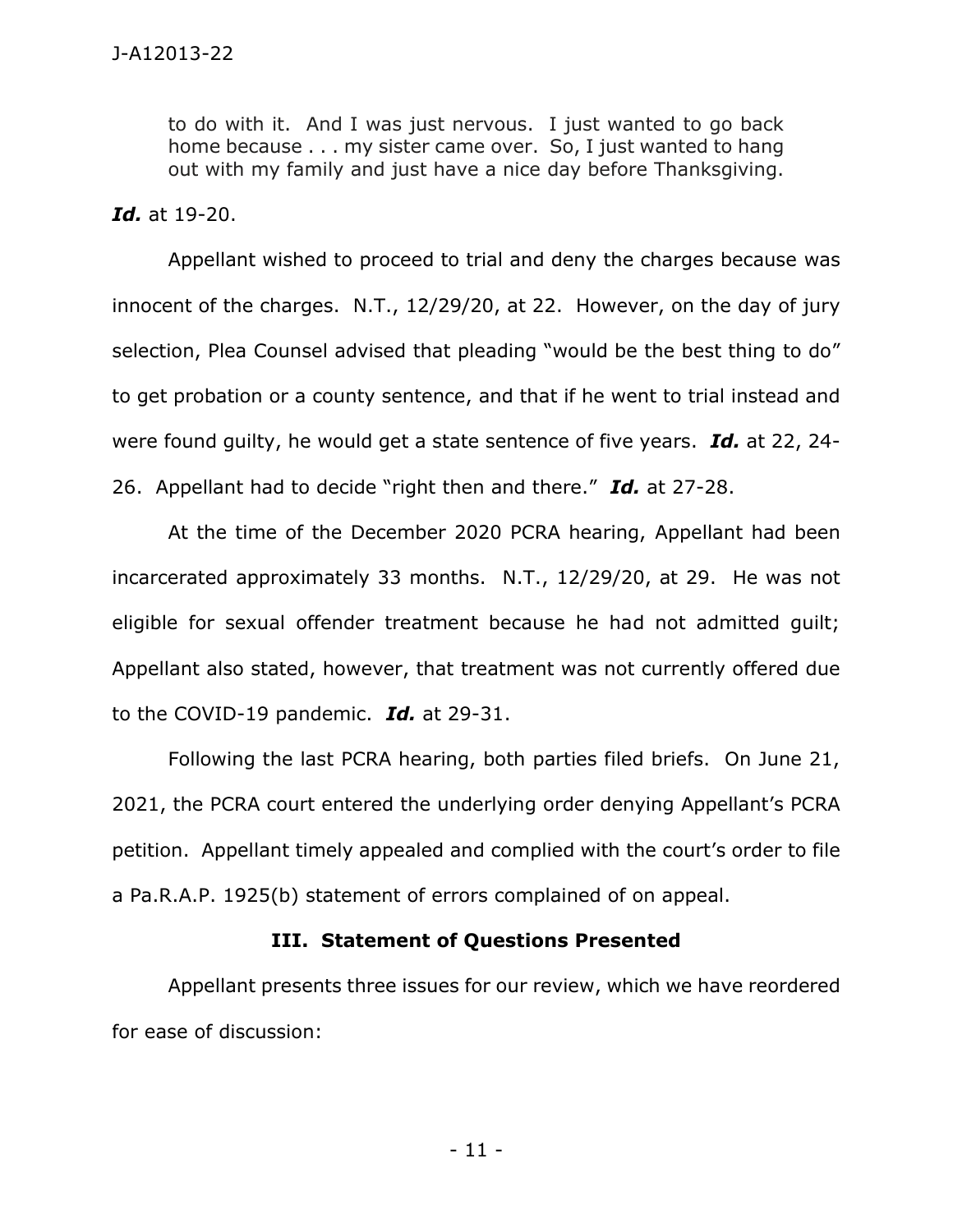I. The trial court erred and/or abused its discretion in finding that trial counsel was not ineffective for failing to attend [Appellant's] scheduled polygraph examination.

II. The trial court erred and/or abused its discretion in finding that trial counsel was not ineffective for failing to file a motion to suppress Appellant's alleged confession.

III. The trial court erred in finding that Appellant . . . entered a knowing and intelligent plea as a result of trial counsel's advice.

Appellant's Brief at i.

# **IV. Standard of Review & Ineffectiveness Claims**

We first set forth the relevant standard of review:

Our standard of review of the denial of a PCRA petition is limited to examining whether the court's determination is supported by the evidence of record and free of legal error. This Court grants great deference to the findings of the PCRA court if the record contains any support for those findings. Further, the PCRA court's credibility determinations are binding on this Court, where there is record support for those determinations.

To prevail on a claim alleging counsel's ineffectiveness under the PCRA, [a petitioner] must demonstrate (1) that the underlying claim is of arguable merit; (2) that counsel's course of conduct was without a reasonable basis designed to effectuate his client's interest; and (3) that he was prejudiced by counsel's ineffectiveness, *i.e*. there is a reasonable probability that but for the act or omission in question the outcome of the proceedings would have been different.

*Commonwealth v. Timchak*, 69 A.3d 765, 769 (Pa. Super. 2013) (citations

omitted).

With respect to a claim that counsel rendered ineffective assistance, our

Supreme Court has stated:

[C]ounsel should be strongly presumed to have rendered adequate assistance and made all significant decisions in the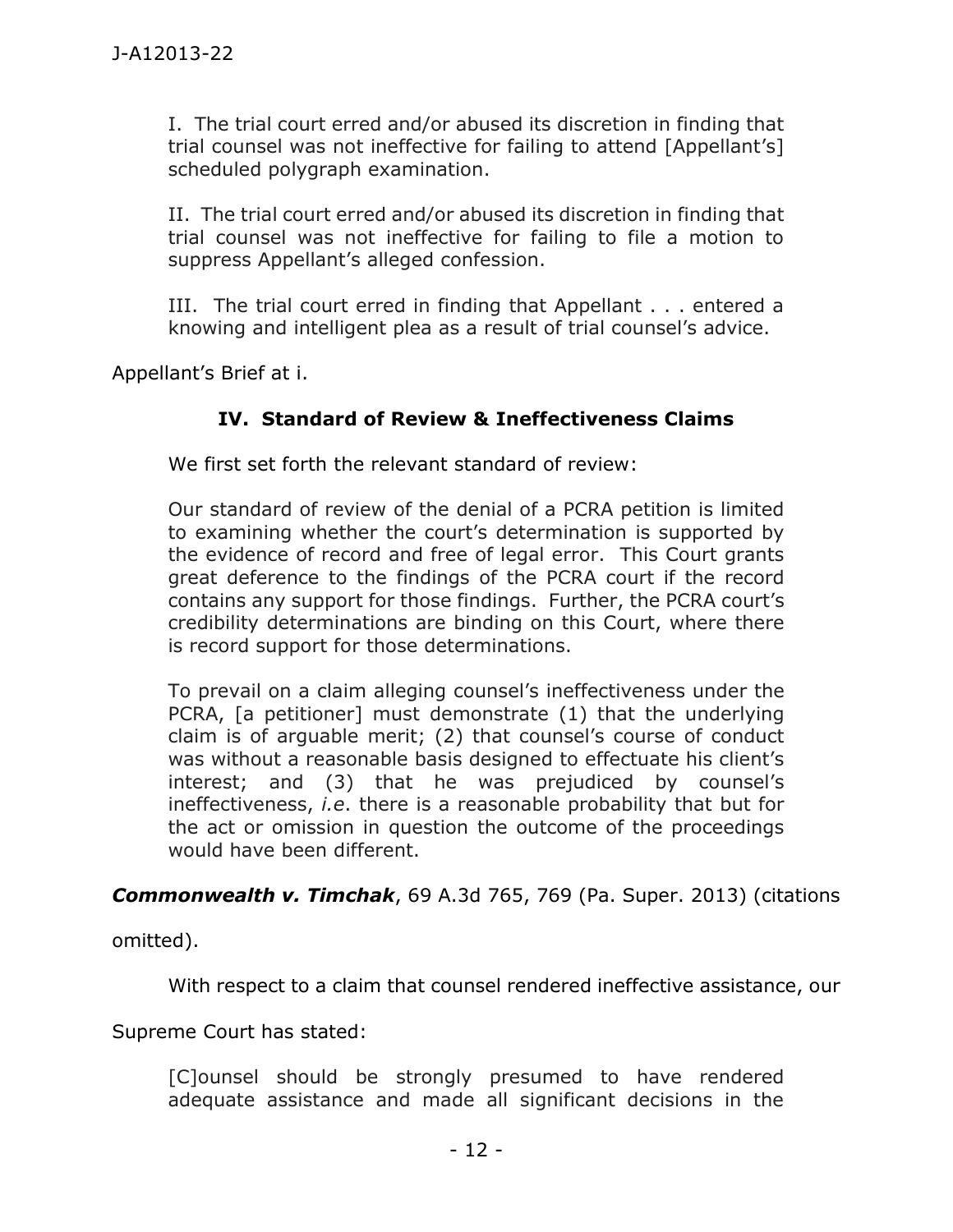exercise of reasonable professional judgment, [*Strickland v. Washington*, 466 U.S. 668, 690 (1984),] and that the burden to show that counsel's performance was deficient' rests squarely on the defendant[.] It should go without saying that the mere absence of evidence cannot overcome *Strickland's* strong presumption. The reasonableness of counsel's conduct, moreover, is objectively measured, and, the High Court has repeatedly stressed, [s]urmounting *Strickland's* high bar is never an easy task.

[Also,] review of counsel's conduct cannot indulge the distorting effects of hindsight, but instead, counsel's performance must be judged in light of the circumstances as they would have appeared to counsel at the time. *Strickland*, 466 U.S. at 689.

*Commonwealth v. Hill*, 104 A.3d 1220, 1240 (Pa. 2014) (quotation marks

and some citations omitted).

It is clear that a criminal defendant's right to effective counsel extends to the plea process, as well as during trial. However, [a]llegations of ineffectiveness in connection with the entry of a guilty plea will serve as a basis for relief only if the ineffectiveness caused the defendant to enter an involuntary or unknowing plea. Where the defendant enters his plea on the advice of counsel, the voluntariness of the plea depends on whether counsel's advice was within the range of competence demanded of attorneys in criminal cases.

[W]ith regard to the prejudice prong, where [a defendant] has entered a guilty plea, [he] must demonstrate "it is reasonably probable that, but for counsel's errors, he would not have pleaded guilty and would have gone to trial."

*Timchak*, 69 A.3d at 769-70 (citations omitted). A defendant is bound by

the statements they make under oath in a plea colloquy, and "may not [later]

assert grounds for withdrawing the plea which contradict the statements." *Id.*

at 774.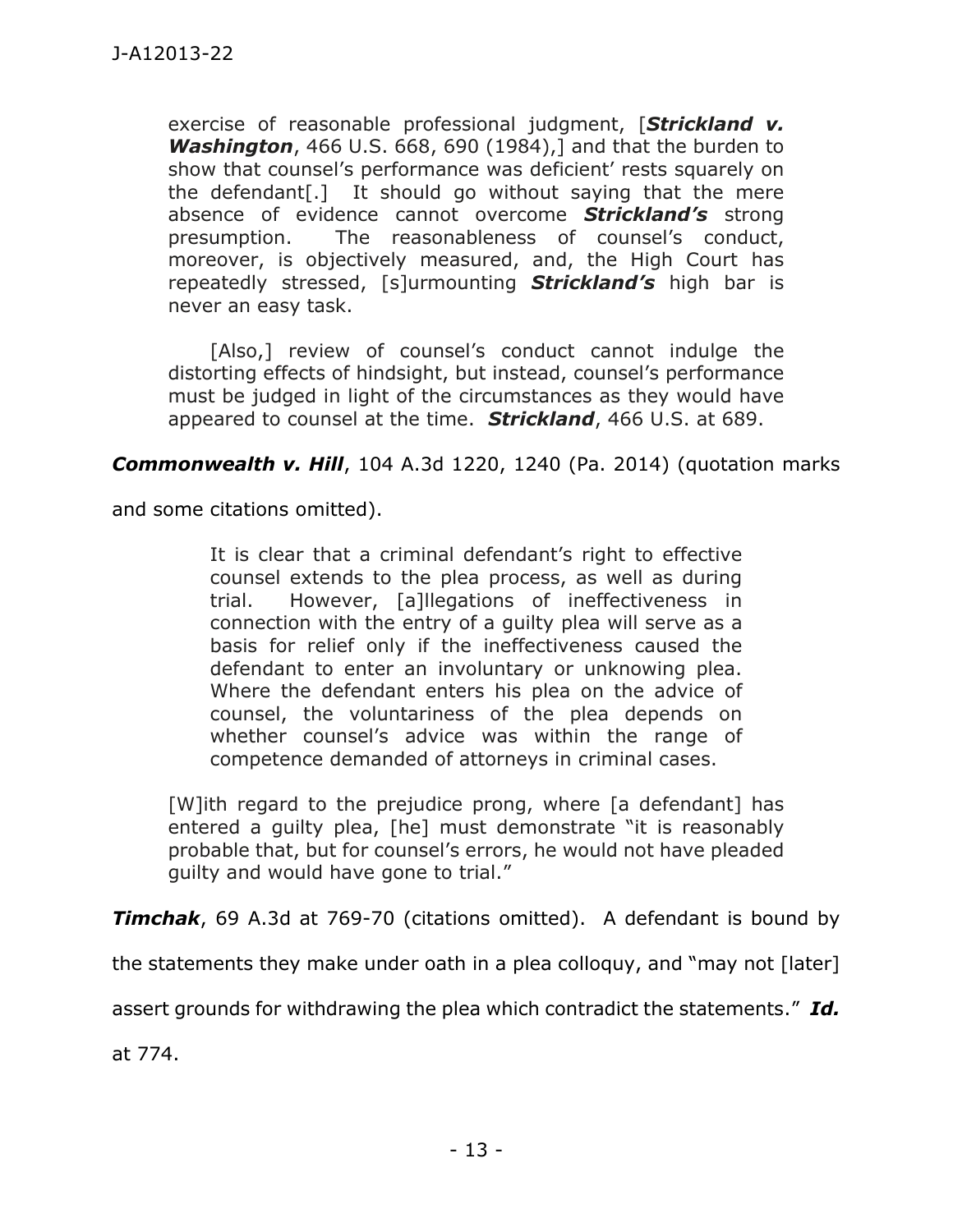# **V. Non-Attendance at Pre-Polygraph Interview**

Appellant first challenges the PCRA court's denial of relief on his claim that Plea Counsel was ineffective for failing to attend the pre-polygraph interview. He maintains this interview "escalated into an interrogation" and resulted in incriminating statements. Appellant's Brief at 28. In support, Appellant avers the following. First, his underlying claim has arguable merit, where Plea Counsel was aware Appellant had "mental deficiencies" and would be subjected to questions about the charges, and Plea Counsel had previously advised Appellant "he should always have counsel with him if he's going to talk to the police[.]" *Id.* at 28-29 (record citations omitted). Next, Plea Counsel had no reasonable basis for believing he was prohibited from attending the pre-polygraph interview, and for allowing Appellant to attend it alone. Plea Counsel's mistaken belief was "a serious misapprehension of the law." *Id.* at 29. Finally, Appellant suffered prejudice, as Plea Counsel "could have limited the scope of the questioning" and "would have likely prevented the alleged confession." *Id.* at 30. We remand for the PCRA court to consider this claim.

Here, the PCRA court concluded Plea Counsel was not ineffective for not attending the **polygraph** test:

It is undisputed that trial counsel had negotiated on [Appellant's] behalf that criminal charges would not be filed if [Appellant] passed the polygraph examination. It is also undisputed that trial counsel would not have been permitted in the room during the polygraph examination<sup>[FN]</sup> and that [Appellant] knew trial counsel would not be present and still [chose] to go through with the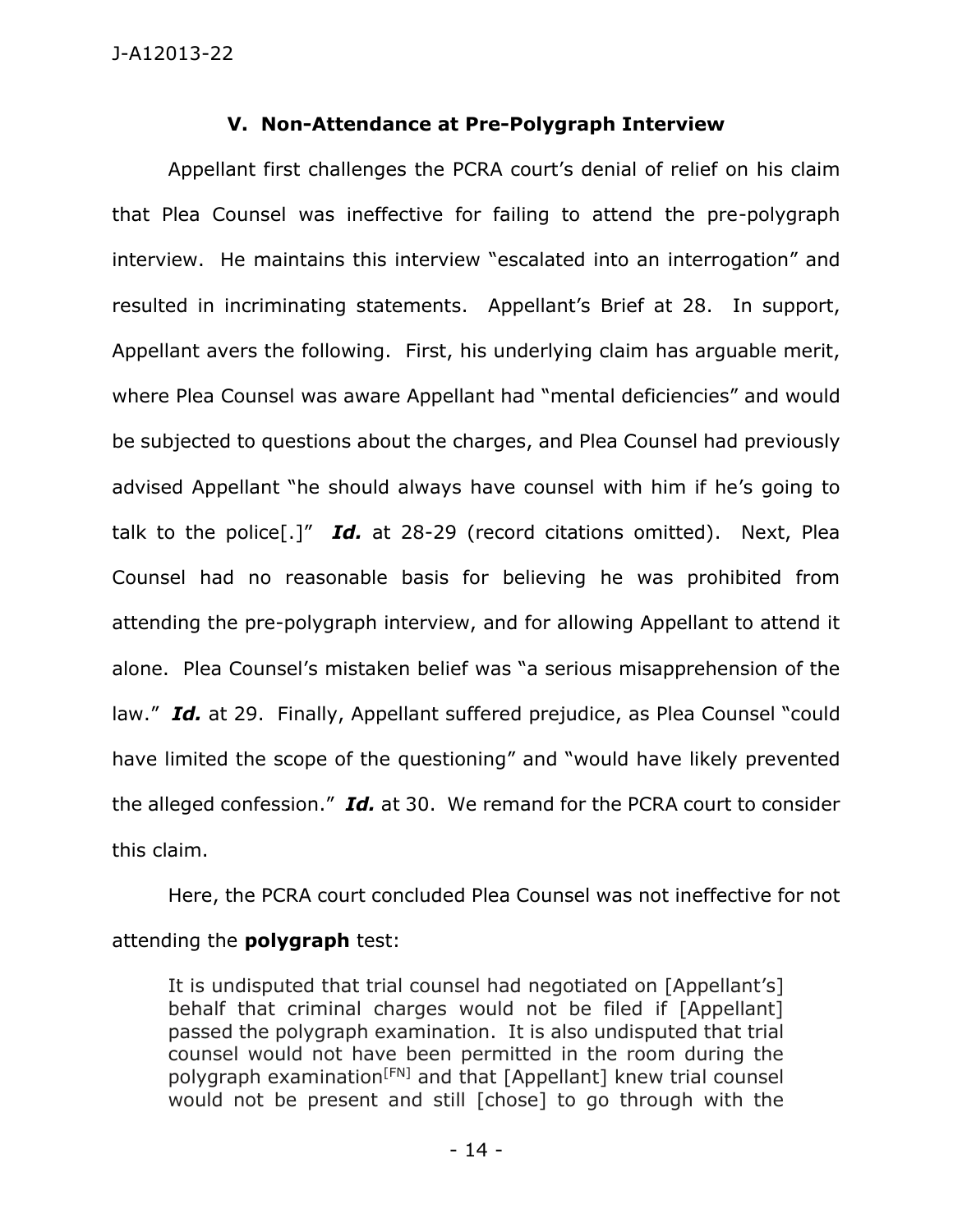polygraph examination by himself. Inasmuch as trial counsel had a reasonable strategy for arranging the polygraph examination, that trial counsel credibly testified he believed [Appellant] could perform the examination, that trial counsel could not have been present during the actual examination, and  $-$  most pertinent  $$ that [Appellant] chose to attend the polygraph examination after he knew trial counsel was unable to attend, we find that [Appellant] has failed to prove any of the three elements for this claim of ineffectiveness. . . .

[FN] We do recognize that the statement at issue was made prior to the actual examination **when trial counsel could have been present**. We are merely pointing out that the fact that trial counsel could not have been present during the examination that it should be factored into trial counsel's decision to permit [Appellant] to proceed.

PCRA Ct. Op. at 7-8 & n.2 (emphasis added).

\_\_\_\_\_\_\_\_\_\_\_\_\_\_\_\_\_\_\_\_\_\_\_\_\_\_

The PCRA court, however, did not address Appellant's claim that Plea Counsel should have attended the **pre-polygraph** interview and/or set parameters on the questions that could have been asked. While the PCRA court emphasized that Appellant knew Plea Counsel could not attend the **polygraph** test itself but nevertheless opted to go alone, this discussion ignored the gist of Appellant's claim — that Plea Counsel should have attended the **pre-polygraph** interview. As the court acknowledged in the footnote, the pre-polygraph interview  $-$  and not any polygraph test itself  $-$  is where Appellant made the incriminating statement. Indeed, Corporal Ronan decided to forego the polygraph test once Appellant "admitted to touching the victim." N.T., 11/17/20, at 30.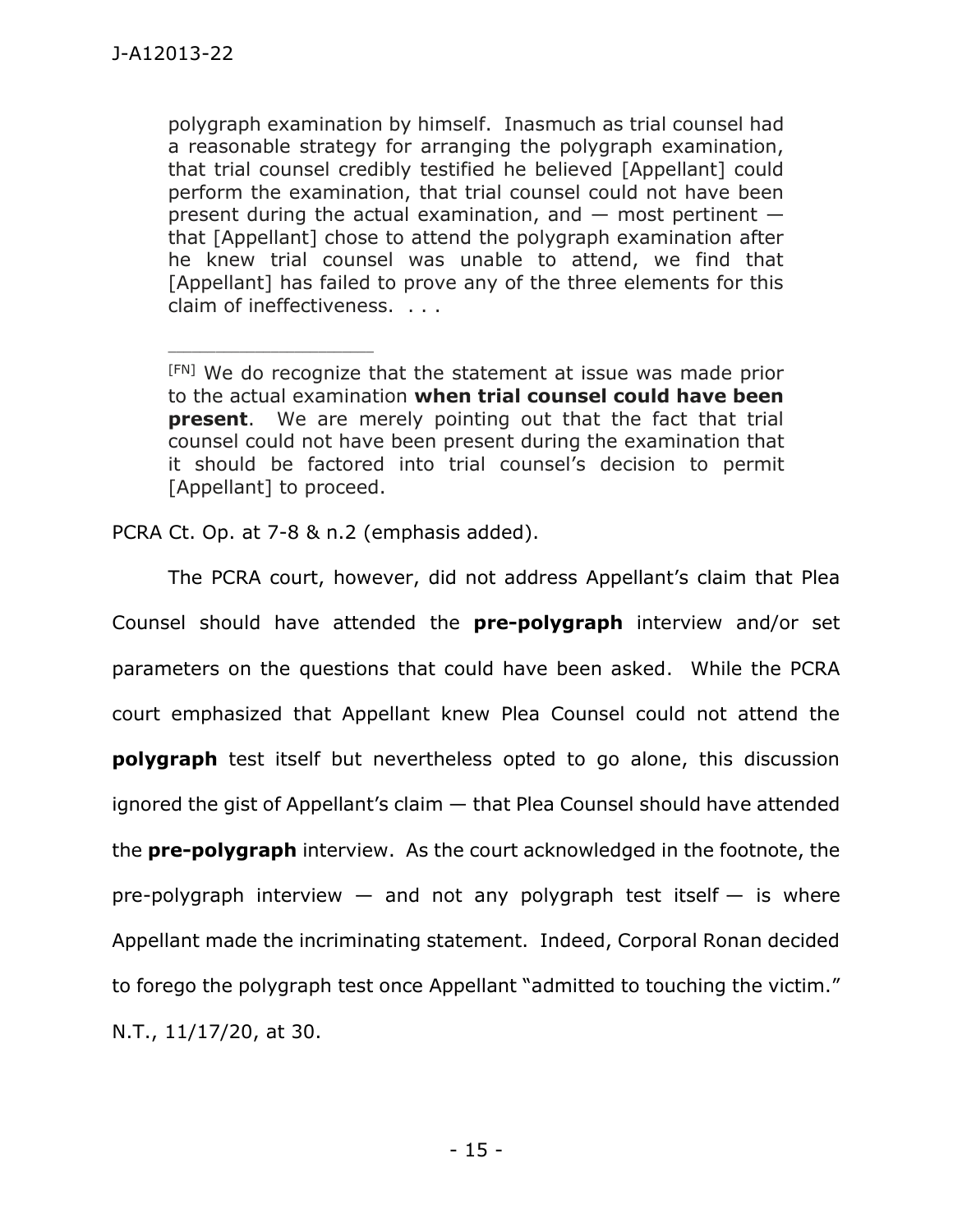## J-A12013-22

Furthermore, the PCRA court credited Corporal Ronan's testimony that Plea Counsel "could have been present" for the pre-polygraph interview.<sup>11</sup> **See** PCRA Ct. Op. at 7 n.2. However, its opinion is silent on counsel's reasons for not attending it, and whether such action impacted Appellant's statements or his case. In the absence of any discussion or a ruling on this particular claim, we vacate the underlying order denying Appellant's PCRA petition. We remand to the PCRA court to determine, on the basis of the PCRA evidence presented and the parties' briefs: whether Appellant's underlying claim has arguable merit; whether Plea Counsel had a reasonable basis for believing he was not permitted to attend, and in fact not attending, the pre-polygraph interview; and whether Plea Counsel's absence, as well as any decision to not set parameters to the questions, prejudiced Appellant. *See Timchak*, 69 A.3d at 769.

# **VI. Non-Filing of a Suppression Motion**

In his second issue, Appellant avers the PCRA court erred in denying relief on his claim that Plea Counsel was ineffective for not filing a motion to suppress his alleged confession. We first note:

"[T]he failure to file a suppression motion under some circumstances may be evidence of ineffective assistance of counsel." "However, if the grounds underpinning that motion are without merit, counsel will not be deemed ineffective for failing to

 $11$  We note we have not discovered any statute or decisional authority concerning an individual's right to have counsel present at a pre-polygraph interview.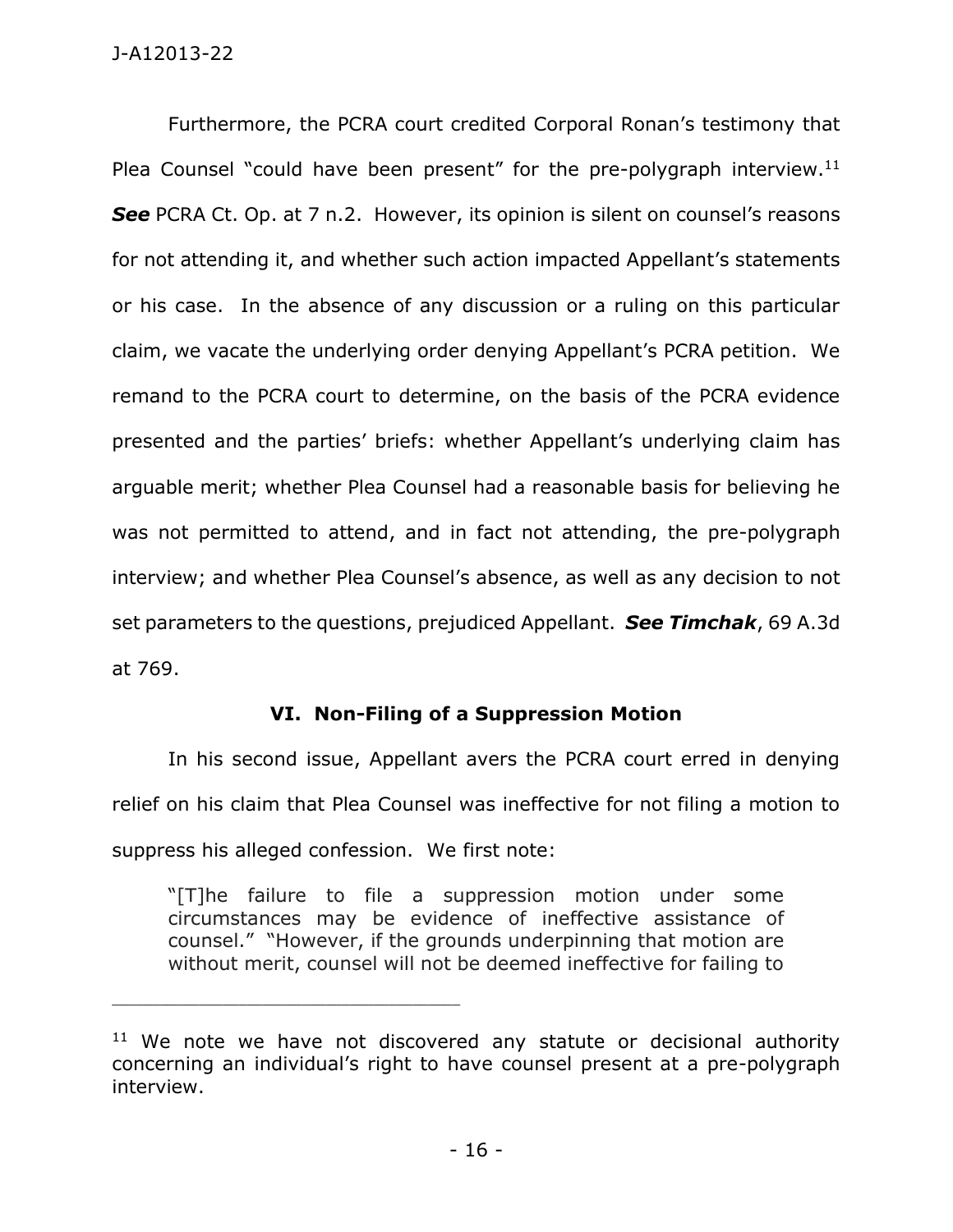so move." "[T]he defendant must establish that there was no reasonable basis for not pursuing the suppression claim and that if the evidence had been suppressed, there is a reasonable probability the verdict would have been more favorable."

## *Commonwealth v. Watley*, 153 A.3d 1034, 1044 (Pa. Super. 2016)

(citations omitted).

When deciding a motion to suppress a confession, the touchstone inquiry is whether the confession was voluntary. Voluntariness is determined from the totality of the circumstances surrounding the confession. The question of voluntariness is not whether the defendant would have confessed without interrogation, but whether the interrogation was so manipulative or coercive that it deprived the defendant of his ability to make a free and unconstrained decision to confess. The Commonwealth has the burden of proving by a preponderance of the evidence that the defendant confessed voluntarily.

*Commonwealth v. Harrell*, 65 A.3d 420, 434 (Pa. Super. 2013) (citations

omitted).

In support of his claim, Appellant presents the following arguments. First, there was "[a] colorable argument" Appellant's confession should have been suppressed because it was not voluntarily made. Appellant's Brief at 21. Viewing the totality of the circumstances, the pre-polygraph interview "quickly escalated into an interrogation," where "Corporal Ronan asked primarily leading, suggestive, and coercive questions designed to elicit an incriminating statement[.]" *Id.* at 23. Plea Counsel himself testified the pre-polygraph interview went "beyond [his] expectations . . . and that Appellant . . . effectively walked into a situation that [Plea Counsel] did not adequately prepare him for." *Id.* at 23-24. Second, Plea Counsel had no reasonable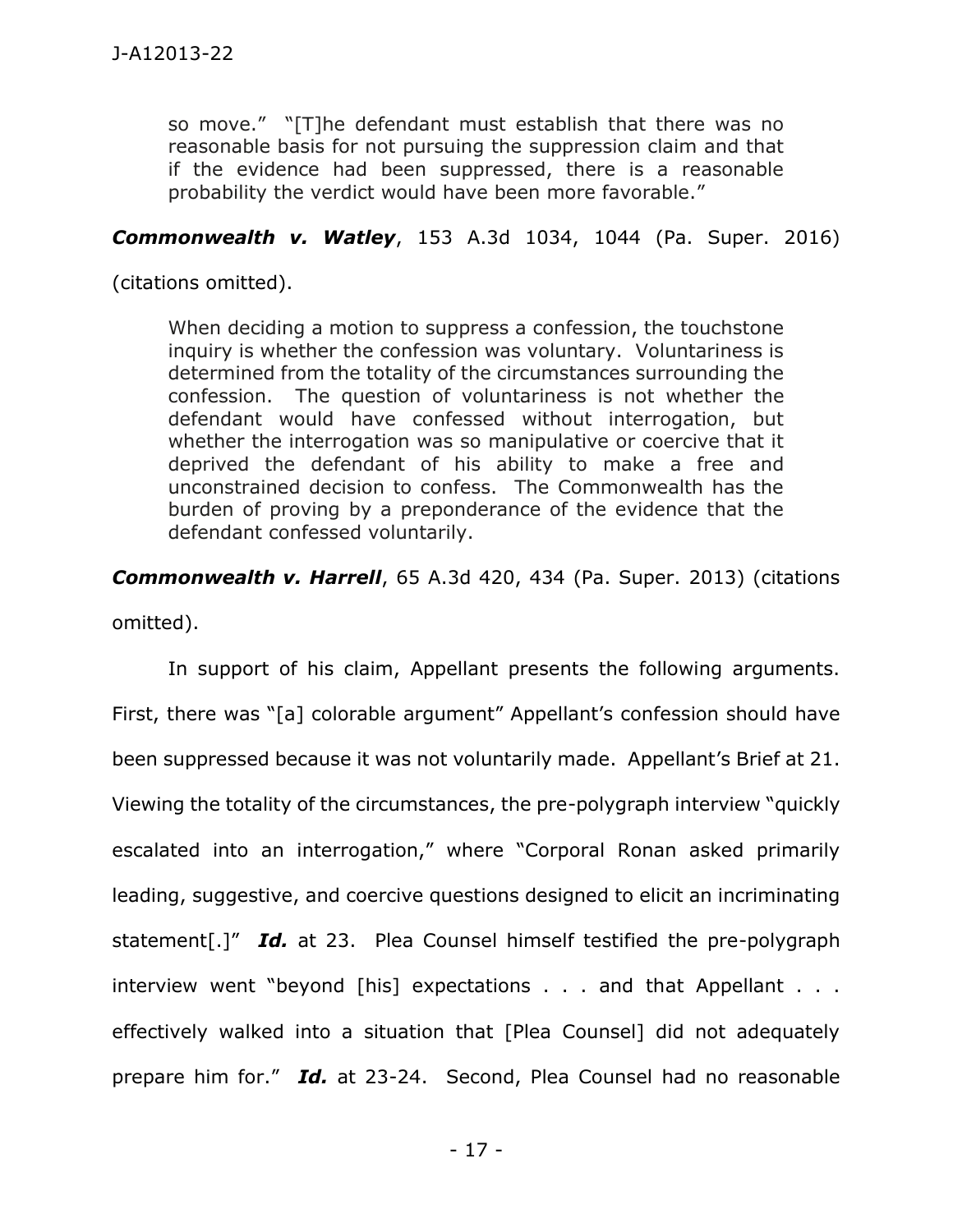basis for not filing a suppression motion. Counsel's stated reason — that "he was trying to work with the [Commonwealth] to secure a plea bargain" — was negated by the Commonwealth's advisement, on the day of jury selection, that it would not make a plea deal. *Id.* at 26-27. Indeed, once Plea Counsel advised Appellant to enter an **open** plea, plea negotiations were no longer a factor. Finally, Appellant was prejudiced, as a successful suppression motion would have precluded the admission of his alleged confession. We remand this issue to the PCRA court to consider along with the first issue.

In denying relief, the PCRA court reasoned:

[Plea] counsel testified that he did discuss the possibility of filing [a suppression] motion with [Appellant], but decided against it since [Plea] counsel did not believe there was a likelihood of success. In addition, [Plea] counsel believed that filing pre-trial motions would have negatively impacted the plea negotiations and offers he would receive from the Commonwealth. We find [Plea] counsel credible on these points and therefore find that [Appellant] has failed to prove the elements for ineffectiveness. In our view, [Plea] counsel had a reasonable assessment of the likelihood of success for any suppression motion and, moreover, strategically decided not to file said motion in a reasonable attempt to obtain a better plea offer on behalf of [Appellant.]

PCRA Ct. Op. at 8-9 (footnote omitted).

At the PCRA hearing, Plea Counsel did not provide any explanation for

his summation that a suppression motion would not have "had a high level of

success." *See* N.T., 8/28/20, at 31. The PCRA court, however, stated it

share[d Plea] counsel's assessment of the likelihood of success on any motion to suppress. [Appellant] was not in custody, read his *Miranda* rights, and his statements were, based upon a totality of the circumstances, voluntarily made. . . .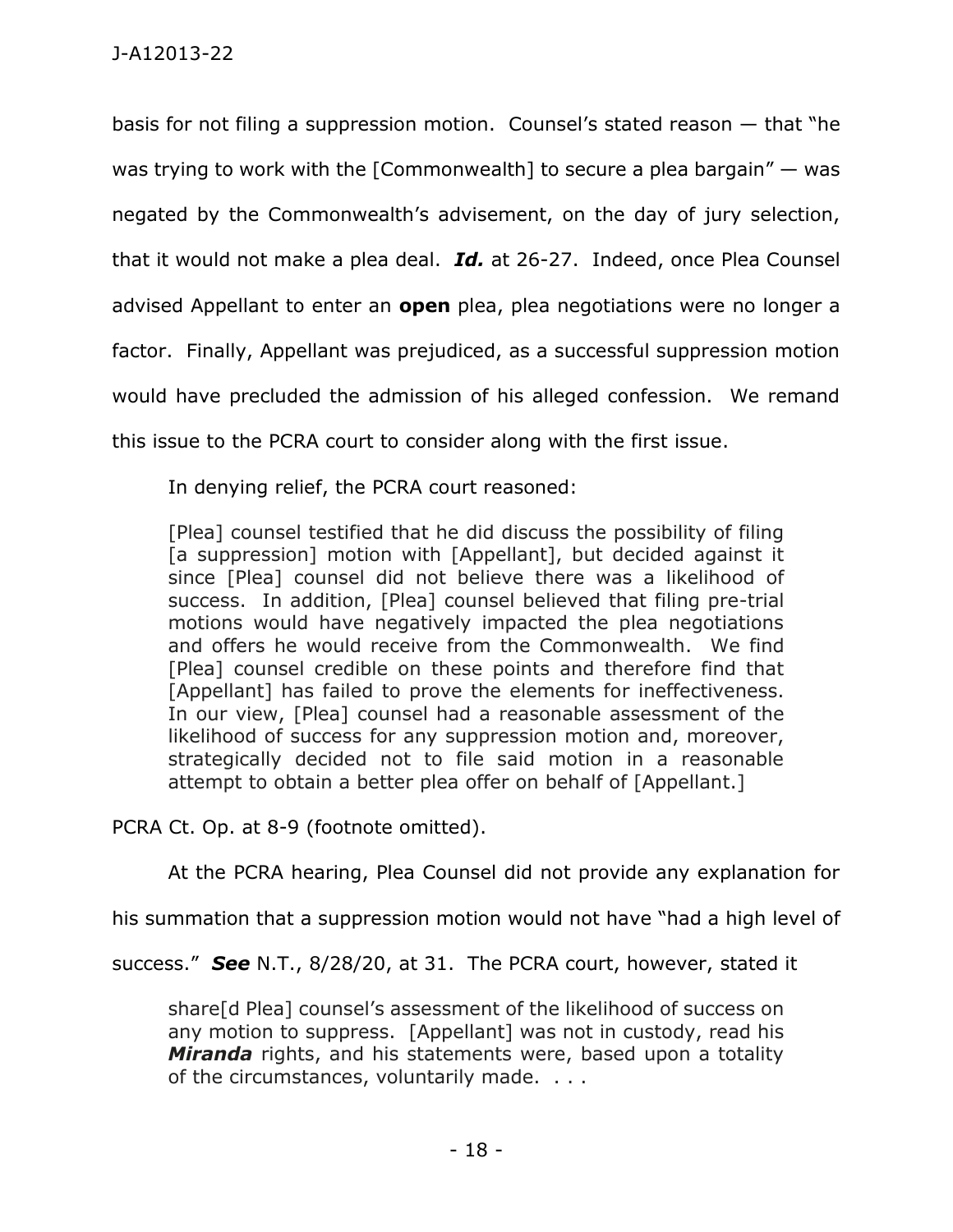PCRA Ct. Op. at 9 n.3. In any event, we conclude the merits of any suppression motion should be assessed along with his first claim  $-$  that the statements Appellant made were affected by Plea Counsel's non-participation at the pre-polygraph interview. On remand, the PCRA court shall consider this claim of ineffective assistance, pertaining to a suppression motion, along with the Appellant's claim concerning Plea Counsel's non-participation at the prepolygraph interview.

## **VII. Advice to Enter an Open Plea**

In his last issue, Appellant challenges the PCRA court's denial of relief on his claim that Plea Counsel was ineffective for advising him to enter an open plea. Appellant contends that an open plea left "the discretion in sentencing recommendation completely to the prosecution." Appellant's Brief at 17. He further claims Plea Counsel "affirmatively misled" him as to the unlikelihood of a state sentence, and gave "inaccurate, incompetent advice" that any prison time would be a "county sentence at worst," "given the nature of the charge and the lack of sentencing agreement in place." *Id.* at 9, 17. Appellant faults counsel's belief that his two years of counseling, along with the entry of a plea, would mitigate his sentence "to the point that state incarceration was almost impossible." *Id.* at 17. Appellant maintains counsel had no reasonable basis for advising him to enter an open plea, and furthermore, that he was prejudiced, as he would not have pleaded if he understood the consequences. *Id.* at 18-19. We likewise remand this issue.

- 19 -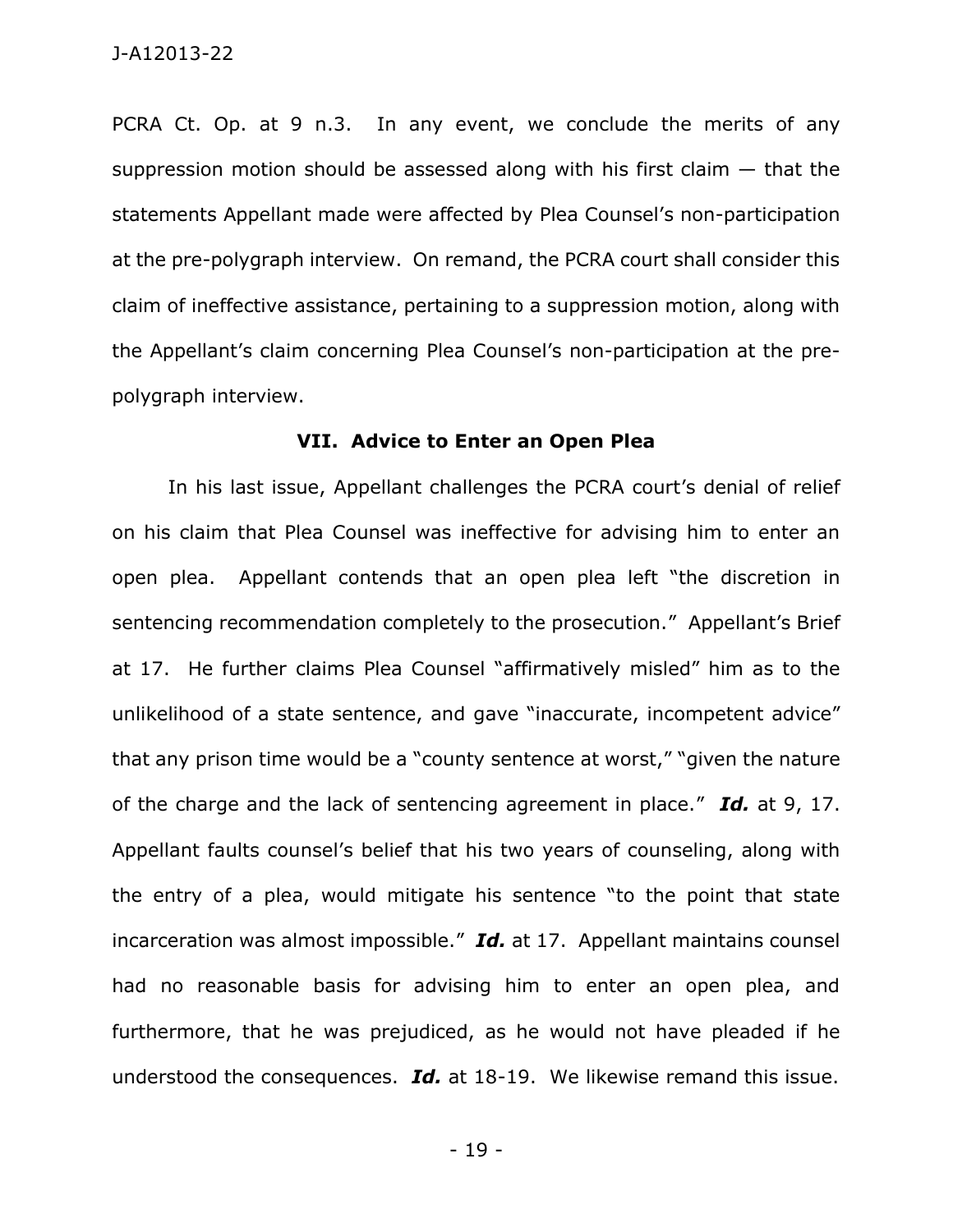Here, the PCRA court credited Plea Counsel's testimony "that he told [Appellant] he hoped to avoid a state sentence, but did not promise he would receive a county sentence." PCRA Ct. Op. at 10-11. *See Timchak*, 69 A.3d at 769 (PCRA court's credibility determinations are binding on this Court, where there is record support). Furthermore, the court pointed out that in his written plea colloquy, Appellant acknowledged he could be imprisoned up to five years.<sup>12</sup> *See* Guilty Plea Colloquy, 12/5/17, at 1 (unpaginated). *See also Timchak*, 69 A.3d at 774 (defendant is bound by the statements they make under oath in a plea colloquy).

Nevertheless, given our remand for the PCRA court to consider Appellant's first two claims, we likewise remand this issue for the court, so that all three issues may be considered addressed together.

### **VIII. Conclusion**

For the foregoing reasons, we vacate the order of the PCRA court denying Appellant's PCRA petition. We remand to the PCRA court to consider the issues as we have discussed above. The court may conduct further proceedings or direct the parties to file supplemental pleadings.

Order vacated. Case remanded. Jurisdiction relinquished.

 $12$  At the plea hearing, the trial court advised Appellant his "maximum sentence" could be 23.5 to 35 years. N.T. Plea H'rg, 12/5/17, at 3. Nevertheless, the written colloquy stated the correct maximum sentence of 5 years.